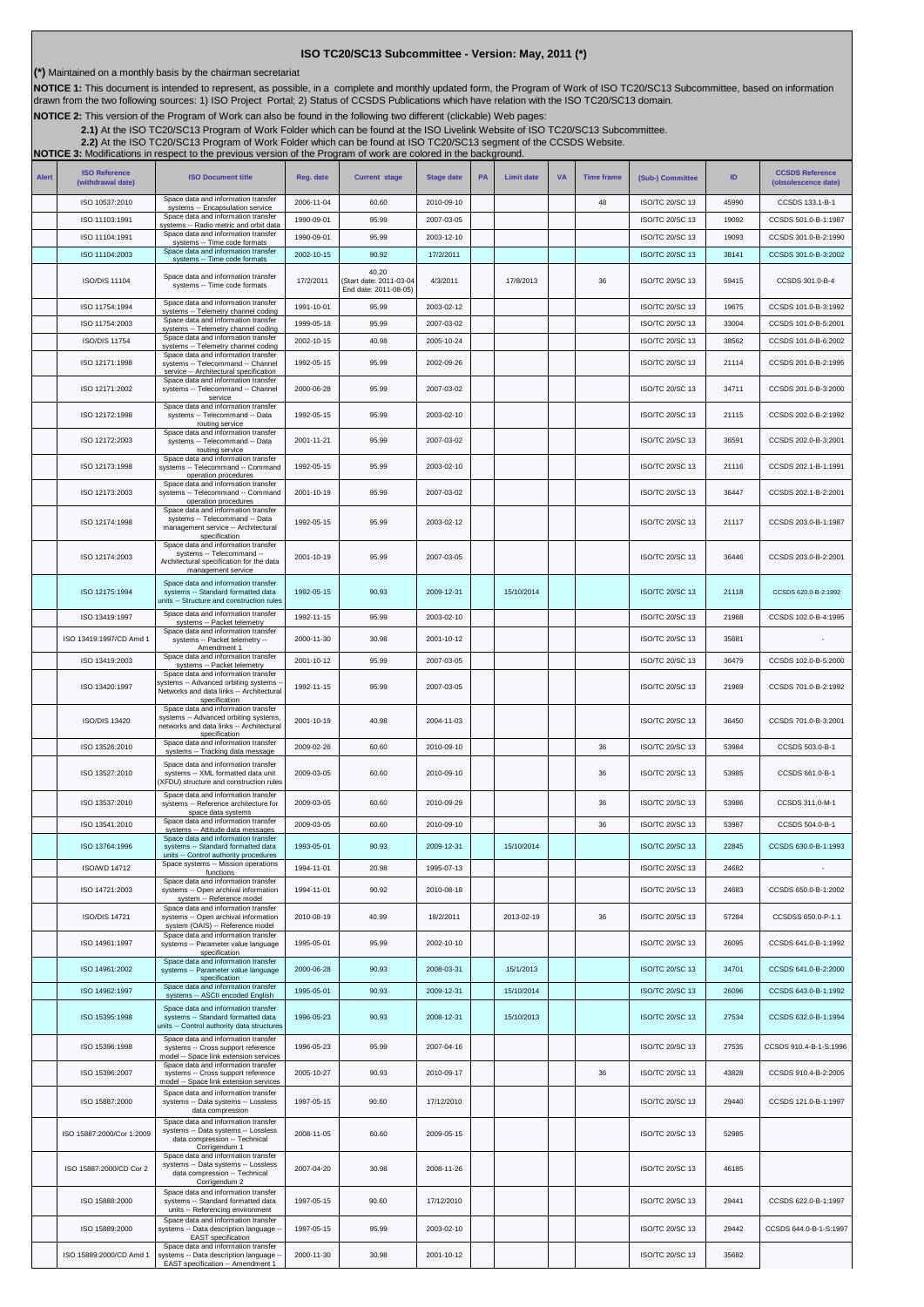|   | ISO 15889:2003                 | Space data and information transfer<br>systems -- Data description language -<br><b>EAST</b> specification                                                             | 2001-10-12              | 90.92                                                     | 2010-08-31             |   |            |            | ISO/TC 20/SC 13                    | 36451 | CCSDS 644.0-B-2-S:2000  |
|---|--------------------------------|------------------------------------------------------------------------------------------------------------------------------------------------------------------------|-------------------------|-----------------------------------------------------------|------------------------|---|------------|------------|------------------------------------|-------|-------------------------|
|   | <b>ISO/DIS 15889</b>           | Space data and information transfer<br>systems -- Data description language -<br><b>EAST</b> specification                                                             | 2010-08-30              | 40.60                                                     | 7/6/2011               |   | 28/2/2013  | 36         | <b>ISO/TC 20/SC 13</b>             | 57320 | CCSDS 644.0-B-3         |
|   | <b>ISO/DIS 15890</b>           | Space data and information transfer<br>systems -- Advanced orbiting systems,<br>networks and data links -- Audio, video<br>and still-image communications<br>services  | 1997-05-15              | 40.98                                                     | 2001-09-04             |   |            |            | ISO/TC 20/SC 13                    | 29443 | CCSDS 704.0-B-1-S:1994  |
|   | ISO 15891:2000                 | Space data and information transfer<br>systems -- Protocol specification for<br>space communications -- Network                                                        | 1997-05-15              | 95.99                                                     | 10/5/2011              |   |            |            | ISO/TC 20/SC 13                    | 29444 | CCSDS 713.0-B-1:1999    |
|   | ISO 15892:2000                 | Space data and information transfer<br>systems -- Protocol specification for<br>space communications -- Security                                                       | 1997-05-15              | 95.99                                                     | 10/5/2011              |   |            |            | <b>ISO/TC 20/SC 13</b>             | 29445 | CCSDS 713.5-B-1:1999    |
|   | ISO 15893:2000                 | Space data and information transfer<br>systems -- Protocol specification for<br>space communications -- Transport<br>protocol                                          | 1997-05-15              | 95.99                                                     | 2010-09-10             |   |            |            | ISO/TC 20/SC 13                    | 29446 | CCSDS 714.0-B-1:1999    |
|   | ISO 15893:2010                 | Space data and information transfer<br>systems -- Space communications<br>protocol specification (SCPS) --<br>Transport protocol (SCPS-TP)                             | 2007-03-06              | 60.60                                                     | 2010-09-10             |   |            | 48         | ISO/TC 20/SC 13                    | 45986 | CCSDS 714.0-B-2         |
|   | ISO 15894:2000                 | Space data and information transfer<br>systems -- Protocol specification for<br>space communications -- File protocol                                                  | 1997-05-15              | 95.99                                                     | 10/5/2011              |   |            |            | <b>ISO/TC 20/SC 13</b>             | 29447 | CCSDS 717.0-B-1:1999    |
|   | ISO/DIS 16363                  | Space data and information transfer<br>systems - Audit and certification of<br>trustworthy digital repositories                                                        | 2010-04-08              | 40.60                                                     | 23/2/2011              |   | 2012-10-08 | 36         | ISO/TC 20/SC 13                    | 56510 | CCSDS 652.0-R-1         |
|   | ISO/CD 16919                   | Requirements for bodies providing audit<br>and certification of candidate<br>trustworthy digital repositories                                                          | 2010-12-07              | 40.20<br>Start date: 2011-01-18<br>End date: 2011-06-19)  | 18/1/2011              |   | 7/6/2013   | 36         | ISO/TC 20/SC 13                    | 57950 | CCSDS 652.1-R.1         |
|   | <b>ISO/DIS 17107</b>           | Space data and information transfer<br>systems -- XML specification for<br>navigation data messages                                                                    | 20/1/2011               | 40.20<br>Start date: 2011-02-08<br>End date: 2011-07-09)  | 8/2/2011               |   | 20/7/2013  | 36         | ISO/TC 20/SC 13                    | 59155 |                         |
|   | <b>ISO/DIS 17214</b>           | Space data and information transfer<br>systems -- Spacecraft onboard interface<br>services -- Time access service                                                      | 17/2/2011               | 40.20<br>(Start date: 2011-03-04<br>End date: 2011-08-05) | 4/3/2011               |   | 17/8/2013  | 36         | ISO/TC 20/SC 13                    | 59416 | CCSDS 872.0-M-1         |
|   | ISO 17355:2003                 | Space data and information transfer<br>systems -- CCSDS file delivery protocol                                                                                         | 1999-05-18              | 95.99                                                     | 2004-05-18             |   |            |            | ISO/TC 20/SC 13                    | 33005 | CCSDS 727.0-B-1 S:2002  |
|   | ISO 17355:2004                 | Space data and information transfer<br>systems -- CCSDS file delivery protocol                                                                                         | 2002-10-15              | 95.99                                                     | 2007-05-07             |   |            |            | ISO/TC 20/SC 13                    | 38593 |                         |
|   | ISO 17355:2007                 | Space data and information transfer<br>systems -- CCSDS file delivery protocol                                                                                         | 2005-10-27              | 90.92                                                     | 2007-08-10             |   |            | 36         | ISO/TC 20/SC 13                    | 43829 | CCSDS 727.0-B-3 S: 2005 |
| Θ | ISO/CD 17355                   | Space data and information transfer<br>systems -- CCSDS file delivery protoco                                                                                          | 2007-08-10              | 30.98                                                     | 2010-03-05             |   |            | 48         | <b>ISO/TC 20/SC 13</b>             | 50246 | CCSDS 727.0-B-4: 2007   |
|   | ISO 17433:2001                 | Space data and information transfer<br>systems -- Packet telemetry services                                                                                            | 1998-06-30              | 95.99                                                     | 2003-02-11             |   |            |            | ISO/TC 20/SC 13                    | 28460 | CCSDS 103.0-B-1 S:1996  |
|   | ISO 17433:2003                 | Space data and information transfer<br>systems -- Packet telemetry services                                                                                            | 2001-10-19              | 95.99                                                     | 2007-03-05             |   |            |            | ISO/TC 20/SC 13                    | 36448 | CCSDS 103.0-B-2 S:2001  |
|   | ISO 20652:2006                 | Space data and information transfer<br>systems -- Producer-archive interface -                                                                                         | 2003-04-10              | 90.93                                                     | 2009-06-30             |   | 15/4/2014  |            | ISO/TC 20/SC 13                    | 39577 | CCSDS 651.0-M-1:2004    |
|   | ISO 21459:2006                 | Methodology abstract standard<br>Space data and information transfer<br>systems -- Proximity-1 space link<br>protocol -- Coding and synchronization<br>sublayer        | 2004-01-09              | 90.93                                                     | 2009-12-31             |   | 15/10/2014 | 48         | <b>ISO/TC 20/SC 13</b>             | 40247 | CCSDS 211.2-B-1:2003    |
|   | ISO 21460:2006                 | Space data and information transfer<br>systems -- Proximity-1 space link<br>protocol -- Physical layer                                                                 | 2004-01-09              | 95.99                                                     | 2007-10-10             |   |            | 48         | <b>ISO/TC 20/SC 13</b>             | 40248 | CCSDS 211.1-B-1         |
|   | ISO 21460:2007                 | Space data and information transfer<br>systems -- Proximity-1 space link<br>protocol -- Physical layer                                                                 | 2006-09-12              | 90.60                                                     | 17/3/2011              |   |            | 36         | <b>ISO/TC 20/SC 13</b>             | 44999 | CCSDS 211.1-B-3         |
|   | ISO 21961:2003                 | Space data and information transfer<br>systems -- Data entity dictionary<br>specification language (DEDSL) --<br>Abstract syntax                                       | 2001-06-29              | 90.93                                                     | 2008-06-30             |   | 15/4/2013  |            | ISO/TC 20/SC 13                    | 36036 | CCSDS 647.1-B-1:2001    |
|   | ISO 21962:2003                 | Space data and information transfer<br>systems -- Data entity dictionary<br>specification language (DEDSL) -- PVL<br>syntax                                            | 2001-06-29              | 90.93                                                     | 2008-06-30             |   | 15/4/2013  | 15/4/2013  | ISO/TC 20/SC 13                    | 36037 | CCSDS 647.2-B-1:2001    |
|   | ISO 22641:2005                 | Space data and information transfer<br>systems -- TM (telemetry)<br>synchronization and channel coding                                                                 | 2001-10-12              | 90.93                                                     | 2008-12-31             | ۰ | 15/10/2013 |            | ISO/TC 20/SC 13                    | 36375 | CCSDS 131.0-B-1:2003    |
|   | ISO 22642:2005                 | Space data and information transfer<br>systems -- TC (telecommand)<br>synchronization and channel coding<br>Space data and information transfer                        | 2001-10-12              | 90.93                                                     | 2008-12-31             |   | 15/10/2013 | 15/10/2013 | ISO/TC 20/SC 13                    | 36376 | CCSDS 231.0-B-1:2003    |
|   | ISO 22642:2005/Cor 1:2007      | systems -- TC (telecommand)<br>synchronization and channel coding --<br>Technical Corrigendum 1                                                                        | 2007-08-21              | 60.60                                                     | 2007-10-03             |   |            |            | ISO/TC 20/SC 13                    | 50342 |                         |
|   | ISO 22643:2003                 | Space data and information transfer<br>systems -- Data entity dictionary<br>specification language (DEDSL) --<br>XML/DTD Syntax<br>Space data and information transfer | 2001-07-20              | 90.93                                                     | 2009-04-01             |   | 15/4/2014  |            | ISO/TC 20/SC 13                    | 36377 | CCSDS 647.3-B-1:2002    |
|   | ISO 22644:2006<br>ISO/CD 22644 | systems -- Orbit data messages<br>Space data and information transfer                                                                                                  | 19/5/2005<br>2001-10-12 | 90.92<br>30.98                                            | 7/5/2008<br>2004-11-03 |   | 36         |            | ISO/TC 20/SC 13<br>ISO/TC 20/SC 13 | 36379 |                         |
|   | ISO 22645:2005                 | systems -- Orbit data messages<br>Space data and information transfer<br>systems -- TM (telemetry) space data                                                          | 2001-10-12              | 90.93                                                     | 2008-12-31             |   | 15/10/2013 |            | <b>ISO/TC 20/SC 13</b>             | 36380 | CCSDS 132.0-B-1:2003    |
|   | ISO 22646:2005                 | link protocol<br>Space data and information transfer                                                                                                                   | 2001-10-12              | 90.93                                                     | 2008-12-31             |   | 15/10/2013 |            | ISO/TC 20/SC 13                    | 36381 | CCSDS 133.0-B-1:2003    |
|   | ISO 22647:2006                 | systems -- Space packet protoco<br>Space data and information transfer<br>systems -- Space link identifiers                                                            | 2001-10-12              | 95.99                                                     | 2010-09-10             |   |            |            | ISO/TC 20/SC 13                    | 36383 | CCSDS 135.0-B-1:2002    |
|   | ISO 22647:2010                 | Space data and information transfer<br>systems -- Space link identifiers                                                                                               | 2007-03-14              | 60.60                                                     | 2010-09-10             |   |            | 48         | ISO/TC 20/SC 13                    | 45987 | CCSDS 135.0-B-3         |
|   | ISO 22663:2006                 | Space data and information transfer<br>systems -- Proximity-1 space link<br>protocol -- Data link layer                                                                | 2001-10-12              | 95.99                                                     | 2007-10-10             |   |            |            | ISO/TC 20/SC 13                    | 36386 | CCSDS 211.0-B-3:2004    |
|   | ISO 22663:2007                 | Space data and information transfer<br>systems -- Proximity-1 space link<br>protocol -- Data link layer                                                                | 2006-09-12              | 90.60                                                     | 17/3/2011              |   |            | 36         | ISO/TC 20/SC 13                    | 45000 | CCSDS 211.0-B-4         |
|   | ISO 22664:2005                 | Space data and information transfer<br>systems -- TC (telecommand) space<br>data link protocol<br>Space data and information transfer                                  | 2001-10-12              | 90.93                                                     | 2008-12-31             |   | 15/10/2013 |            | ISO/TC 20/SC 13                    | 36389 | CCSDS 232.0-B-1:2003    |
|   | ISO 22666:2005                 | systems -- AOS (advanced orbiting<br>systems) space data link protocol                                                                                                 | 2001-10-12              | 95.99                                                     | 2007-08-15             |   |            |            | ISO/TC 20/SC 13                    | 36391 | CCSDS 732.0-B-1:2003    |
|   | ISO 22666:2007                 | Space data and information transfer<br>systems -- AOS (advanced orbiting<br>systems) space data link protocol                                                          | 2006-06-23              | 90.60                                                     | 17/12/2010             |   |            | 36         | ISO/TC 20/SC 13                    | 44866 | CCSDS 732.0-B-2         |
|   | ISO 22667:2005                 | Space data and information transfer<br>systems -- Communication operations<br>Procedure-1                                                                              | 2001-10-12              | 90.93                                                     | 2008-12-31             |   | 15/10/2013 |            | ISO/TC 20/SC 13                    | 36392 | CCSDS 232.1-B-1:2003    |
|   | <b>ISO/WD 22668</b>            | Space data and information transfer<br>systems -- Space link extension (SLE)<br>Service management specification                                                       | 2001-10-12              | 20.98                                                     | 2003-11-07             |   |            |            | ISO/TC 20/SC 13                    | 36393 |                         |
|   | ISO 22669:2003                 | Space data and information transfer<br>systems -- Space link extension (SLE)<br>Return-all-frames service                                                              | 2001-10-12              | 95.99                                                     | 2007-01-26             |   |            |            | ISO/TC 20/SC 13                    | 36394 | CCSDS 911.1-B-1:2002    |
|   | ISO 22669:2007                 | Space data and information transfer<br>systems -- Space link extension (SLE)<br>Return-all-frames service                                                              | 2004-12-08              | 90.93                                                     | 2010-06-30             |   |            | 36         | ISO/TC 20/SC 13                    | 43442 | CCSDS 911.1-B-2         |
|   | ISO 22670:2006                 | Space data and information transfer<br>systems -- Space link extension (SLE)<br>Return-channel-frames service                                                          | 2001-10-12              | 90.93                                                     | 2009-06-30             |   | 15/4/2014  |            | ISO/TC 20/SC 13                    | 36395 | CCSDS 911.2-B-1:2004    |
|   | ISO 22671:2005                 | Space data and information transfer<br>systems -- Space link extension (SLE)<br>Forward command link transmission<br>unit (CLTU)                                       | 2001-10-12              | 95.99                                                     | 2007-01-26             |   |            |            | ISO/TC 20/SC 13                    | 36396 | CCSDS 912.1-B-1:2002    |